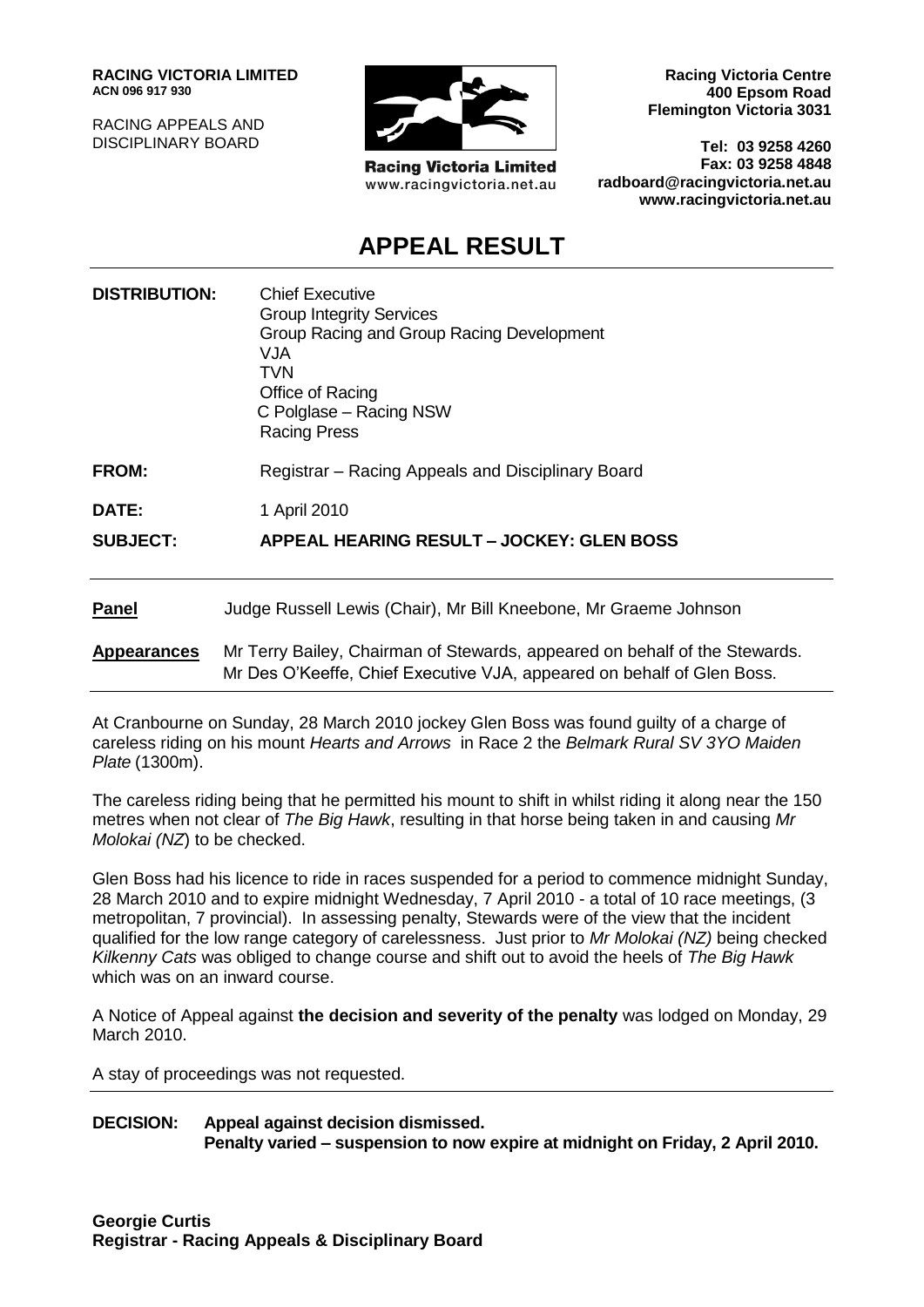# **TRANSCRIPT OF PROCEEDINGS**

#### **RACING APPEALS AND DISCIPLINARY BOARD**

\_\_\_\_\_\_\_\_\_\_\_\_\_\_\_\_\_\_\_\_\_\_\_\_\_\_\_\_\_\_\_\_\_\_\_\_\_\_\_\_\_\_\_\_\_\_\_\_\_\_\_\_\_\_\_\_\_\_\_\_\_\_\_

#### **HIS HONOUR JUDGE R.P.L. LEWIS, Chairman MR B. KNEEBONE MR G. JOHNSON**

### **EXTRACT OF PROCEEDINGS**

**DECISION**

**JOCKEY: GLEN BOSS**

**MELBOURNE**

#### **THURSDAY, 1 APRIL 2010**

MR T. BAILEY appeared on behalf of the Stewards

MR D. O'KEEFFE appeared on behalf of the Appellant